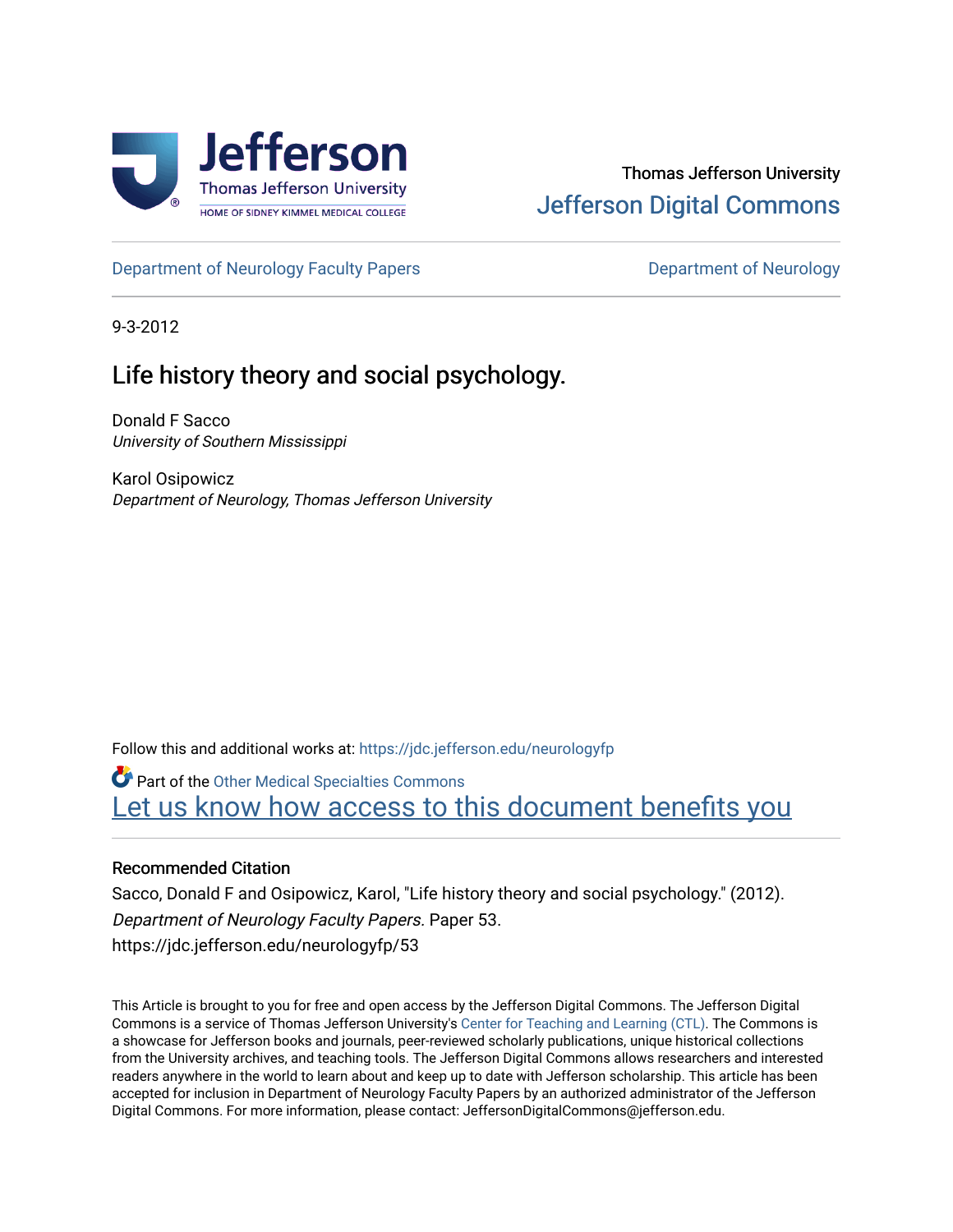

# [Life history theory and social psychology](http://www.frontiersin.org/Evolutionary_Neuroscience/10.3389/fnevo.2012.00013/full)

### *[Donald F. Sacco](http://www.frontiersin.org/Community/WhosWhoActivity.aspx?sname=DonaldSacco&UID=54385)1 \* and [Karol Osipowicz](http://www.frontiersin.org/people/KarolOsipowicz/3193) <sup>2</sup>*

*<sup>1</sup> The University of Southern Mississippi, Hattiesburg, MS, USA*

*<sup>2</sup> Department of Neurology, Thomas Jefferson University, Philadelphia, PA, USA \*Correspondence: Donald.Sacco@usm.edu*

#### *Edited by:*

*Austen Krill, University of Liverpool, UK*

#### *Reviewed by:*

*Austen Krill, University of Liverpool, UK*

#### **A commentary on**

### **[The optimal calibration hypothesis: how](http://www.frontiersin.org/Evolutionary_Neuroscience/10.3389/fnevo.2012.00010/abstract)  [life history modulates the brain's social](http://www.frontiersin.org/Evolutionary_Neuroscience/10.3389/fnevo.2012.00010/abstract)  [pain network](http://www.frontiersin.org/Evolutionary_Neuroscience/10.3389/fnevo.2012.00010/abstract)**

*by Chester, D. S., Pond, R. S. Jr., Richman, S. B., and DeWall, C. N. Front. Evol. Neurosci. 4:10. doi: 10.3389/fnevo.2012.00010*

While occupying a relatively brief space in the history of scientific inquiry, many social psychologists have nonetheless recognized the need to integrate the field's myriad findings into a coherent, meta-theoretical framework. Chester et al. (2012), consistent with the spirit of this movement, have answered this call by utilizing a Life History Theory (LHT) framework to understand the relationship between attachment bonds formed during early critical developmental periods and later reactions to social rejection experiences in adulthood. While attachment theory and social exclusion research are well-developed phenomena in their own right, the utilization of LHT clarifies how these areas of inquiry are interrelated.

As the authors note, LHT has been successfully used across the biological sciences to explain how specific developmental periods require organisms to differentially allocate limited resources to navigate various aspects of survival and reproduction. At its core, LHT is a motivational framework, whereby motivational "states" are determined by the specific problems and opportunities associated with an organism's current developmental stage and local ecology. In the current paper, Chester and colleagues provide a theoretical framework and supporting evidence indicating early life stages can critically influence, via calibration processes, responses in subsequent developmental periods.

Consistent with the notion that evolution is incapable of forward-thinking, the authors argue that early social experiences

provide the data that calibrates organisms' systems for responding to their future social environments (see **Figure 1**). Specifically, children's early attachment experiences calibrate their social pain system response, which partially determines the intensity of reactions to rejection experiences in adulthood. Although intense reactions to social rejection can be adaptive, specifically by helping an organism secure subsequent social belonging, the intensity of these responses is only beneficial provided social opportunity is actually available; otherwise, such chronic and intense responses to social rejection can negatively impact other vital systems (e.g., biological immune system). Whereas consistently unavailable attachment in childhood (avoidant attachment) communicates an environment in which social exclusion is likely to be normative, variable attachment opportunity in childhood (anxious attachment) indicates that social belonging opportunities will be unpredictable. Based on these early experiences, the authors provide evidence that avoidantly attached individuals show a blunted response to social rejection (reduced activation of dACC and insula), whereas anxiously attached individuals show a heightened response to social rejection. For avoidantly attached individuals, social resources have been consistently unavailable and calibration of the social pain system to respond intensely to social rejection would have numerous costs (e.g., suppression of immune system), with very few opportunities (social inclusion). Conversely, anxiously attached individuals,



#### **Figure 1 | Depicts the optimal calibration and response of the social pain system in relation to different life histories.** *Early S.E*. refers to the social environment in which the social pain system is calibrated, *Attachment Orientation* refers to the resultant attachment style produced by early attachment experiences, *Calibrated Social Pain System* refers to the sensitivity of the social pain system in response to social rejection in adulthood.